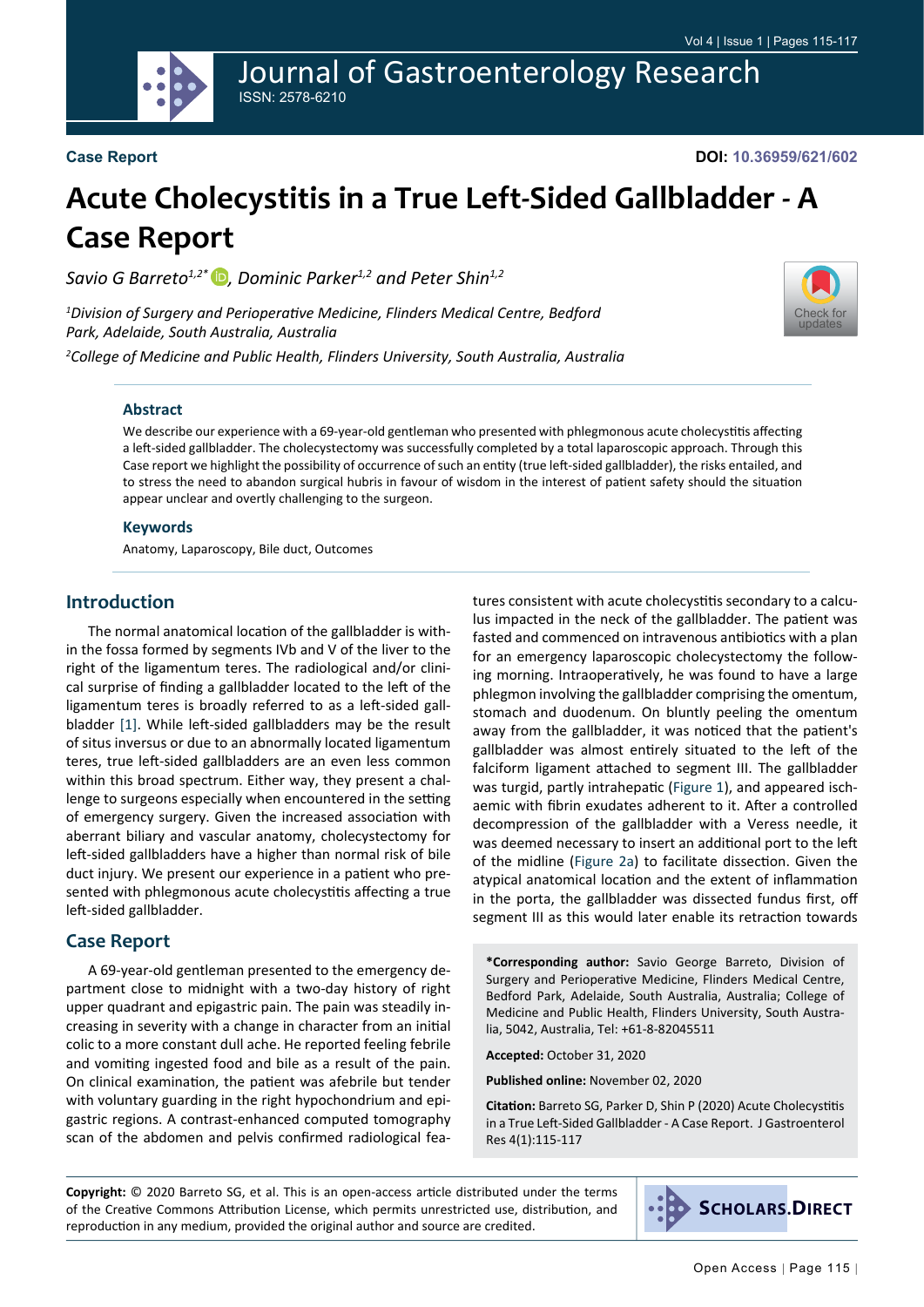**Citation:** Barreto SG, Parker D, Shin P (2020) Acute Cholecystitis in a True Left-Sided Gallbladder - A Case Report. J Gastroenterol Res 4(1):115-117

<span id="page-1-0"></span>

**Figure 1:** a) Axial and; b) Coronal sections of a contrast-enhanced computed tomography scan demonstrating the gallbladder located to the left of the falciform ligament (white arrow).

<span id="page-1-1"></span>

**Figure 2:** a) Port placement adopted in this patient; b) Intraoperative laparoscopic image after peeling off the omentum from the gallbladder and decompressing it with a Veress needle; c) Fundus-first dissection of the gallbladder with a closed grasper used to retract the falciform ligament; d) Completed cholecystectomy demonstrating the gallbladder fossa in segment III (white arrow) with only a small component being contributed by segment IVb adjacent to the umbilical fissure.

the right-hand side of the patient better displaying the portal structures over which the gallbladder appeared to be draped ([Figure 2b](#page-1-1) and [Figure 2c\)](#page-1-1). A grasper inserted via the right lateral subcostal port (5 mm) was initially only used to retract the falciform ligament to allow both medial subcostal ports to

serve as working channels. A combination of blunt and sharp (diathermy) dissection was used to dissect the gallbladder off the falciform ligament. The gallbladder appeared to arise to a smaller extent from the left lobe of the liver ([Figure 2d\)](#page-1-1). In view of the cystic duct that was isolated by blunt dissection